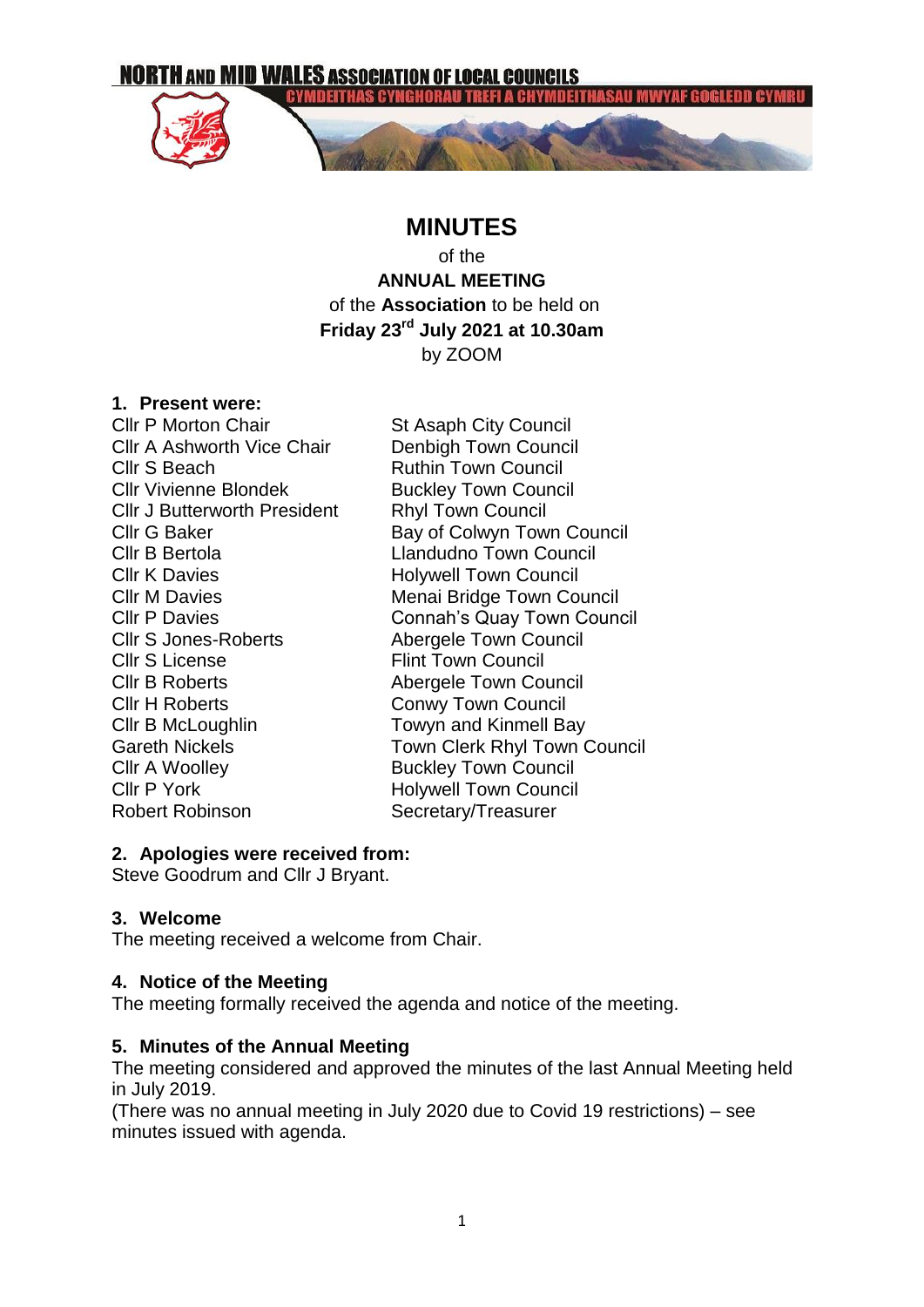# **NORTH AND MID WALES ASSOCIATION OF LOCAL COUNCILS**



## **6. End of year report**

The Chair will be issuing his end of year report for circulation over the next few weeks.

The Secretary confirmed that there was still a lot of activity during the last year despite the Covid restrictions.

### **7. Election of a Chair**

The meeting confirmed Cllr Peter Morton as Chair for the ensuing year.

## **8. Election of Vice Chair**

As there were no nominations received prior to the meeting it was agreed to try and elect a Vice Chair from those present.

The meeting elected as Vice Chair for the ensuing year Cllr A Ashworth.

#### **9. Election of Secretary/Treasurer**

The meeting elected Robert Robinson as Secretary/Treasurer for the ensuing year. The meeting expressed their thanks to the secretary for his work over the past year.

#### **10.Election of an Executive**

To election an Executive for the ensuing year which shall comprise: Chair–Cllr Peter Morton, President–Cllr J Butterfield, Cllr A Ashworth Vice Chair, Immediate past Chair–Cllr B Roberts, Secretary/Treasurer together with Cllr B Bertola, Cllr D Hainge, Cllr B McLoughlin and Cllr L Edwards.

#### **11.Annual Accounts**

The meeting approved the Annual Accounts to 31stMarch 2021.

#### **12.Audit**

The meeting confirmed Frank Mullen as auditor for the accounts.

#### **13.Fees for 2021-2022**

The meeting considered and approved the membership fee rates for 2021-2022 as follows:

| Larger Council 10,000 population and over | £90 |
|-------------------------------------------|-----|
| Medium Council 5,000 to 9,999 population  | £65 |
| Small Council 0 to 4,999 population       | £50 |

#### **14. Dates and venues for 2021-2022**

The meeting noted the dates for meetings of the Association in the ensuing year:

#### **Quarterly Meetings**

Friday 22<sup>nd</sup> October 2021 Friday 21<sup>st</sup> January 2022 Friday 22nd April 2022 Friday 22nd July 2022 (Annual Meeting)